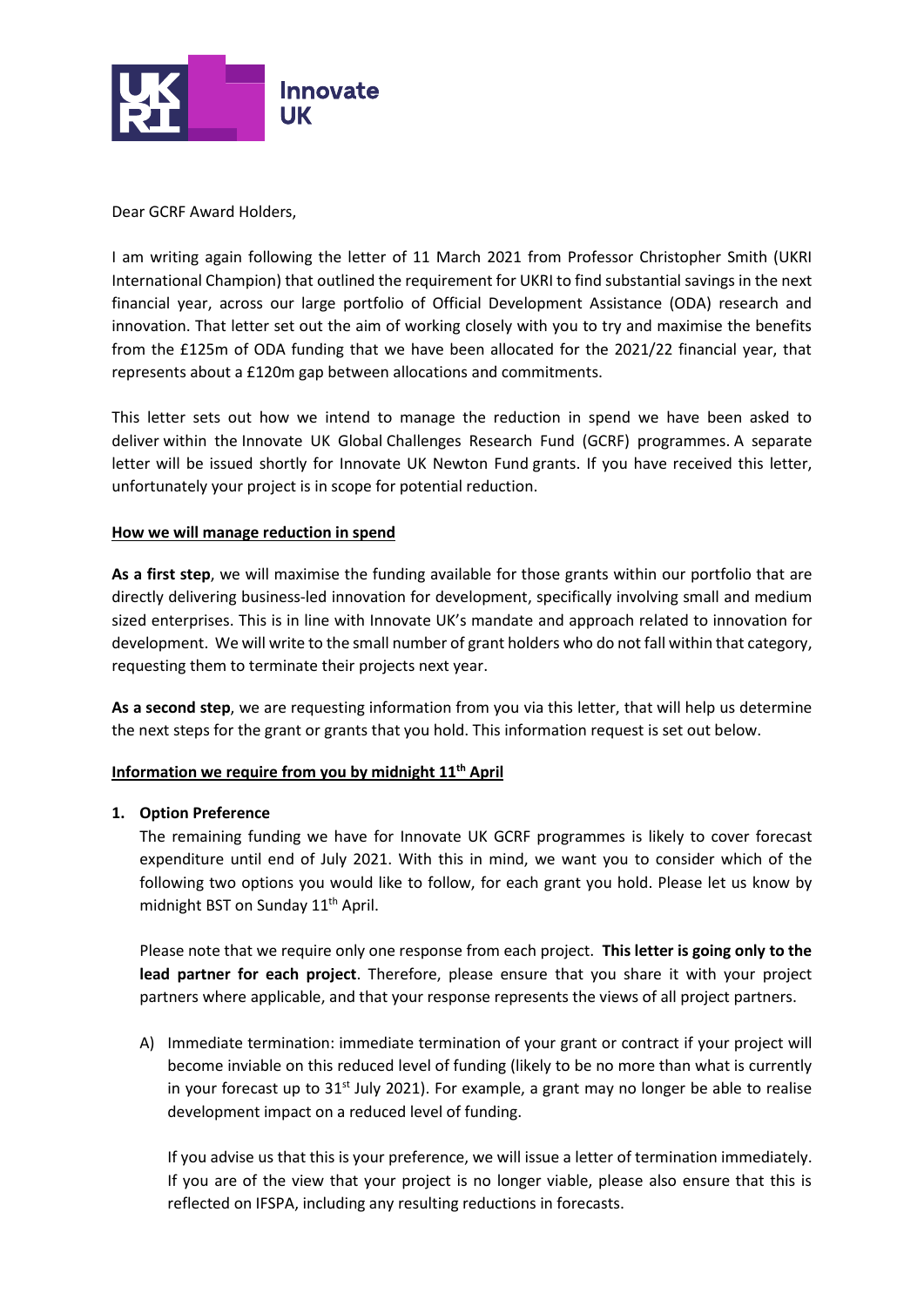

B) Consideration for continued funding: if you do not wish to terminate your project immediately, your grant will be considered alongside all others. In most cases, we can only offer - with certainty - to fund what is currently in your forecast to  $31<sup>st</sup>$  July 2021. However, we may be able to offer additional funding beyond  $31<sup>st</sup>$  July to those projects which are closest to completion. This is because both businesses and Innovate UK have already invested the most into these projects, and they are likely to be closest to achieving their outcomes and impact.

If you select B) as your preferred option, could you also inform us:

- i) (on the assumption that we cannot fund more than what is in your forecast to  $31<sup>st</sup>$ July), whether you would like to reprofile this four-month forecast across up to 12 months of financial year 2021-22? This option is available to help you continue to deliver elements of your original project.
- ii) whether there is an exceptional reason for which your project needs to receive an amount of funding additional to what is in your forecast until 31<sup>st</sup> July?

Please note that UKRI requesting information about exceptional cases is intended to recognise that, for a minority of grants/contracts, a different approach may be needed. For example, we envisage that a case for special consideration could be made where your grant-funded activities are governed by specific ethical or legal frameworks – e.g., research involving clinical work with human participants or research including the use of animals. In those circumstances, a proposal for additional support may be appropriate.

Once we have heard back from all grant holders, we will know the extent to which it is viable to continue providing support to your project beyond  $31<sup>st</sup>$  July 2021. If it is not viable to provide continued support to your project, we will issue a letter of termination by the end of April, giving a notice period of three months. We will apply the provisions set out in the terms and conditions of your grant or contract. If it is viable to provide continued support, we will let you know by 30<sup>th</sup> April.

Through GCRF, UKRI is committed to both the principles of equality, diversity and inclusion and to equitable partnerships. Please explain in your response how the arrangements for project closure or the proposal to continue your project within a reduced funding envelope, will continue to respect these principles.

**The deadline to send us your response is midnight on the 11th April**. **Please send to [emergingeconomies@innovateuk.ukri.org](mailto:emergingeconomies@innovateuk.ukri.org) copying [odaenquiries@ukri.org.](mailto:odaenquiries@ukri.org)** 

### **2. Updating forecasts**

In addition to sending us the above information, please ensure that your forecasts on IFSPA are accurate, as we will be using these data to model affordability. Please note that the letter of 11<sup>th</sup> March from Professor Christopher Smith required that you do not enter into any new activity beyond the date of the letter. Therefore forecasts, as updated by 11<sup>th</sup> April, should only include the costs of work *already included* in your workplan for the period 11<sup>th</sup> March – 31<sup>st</sup> July 2021